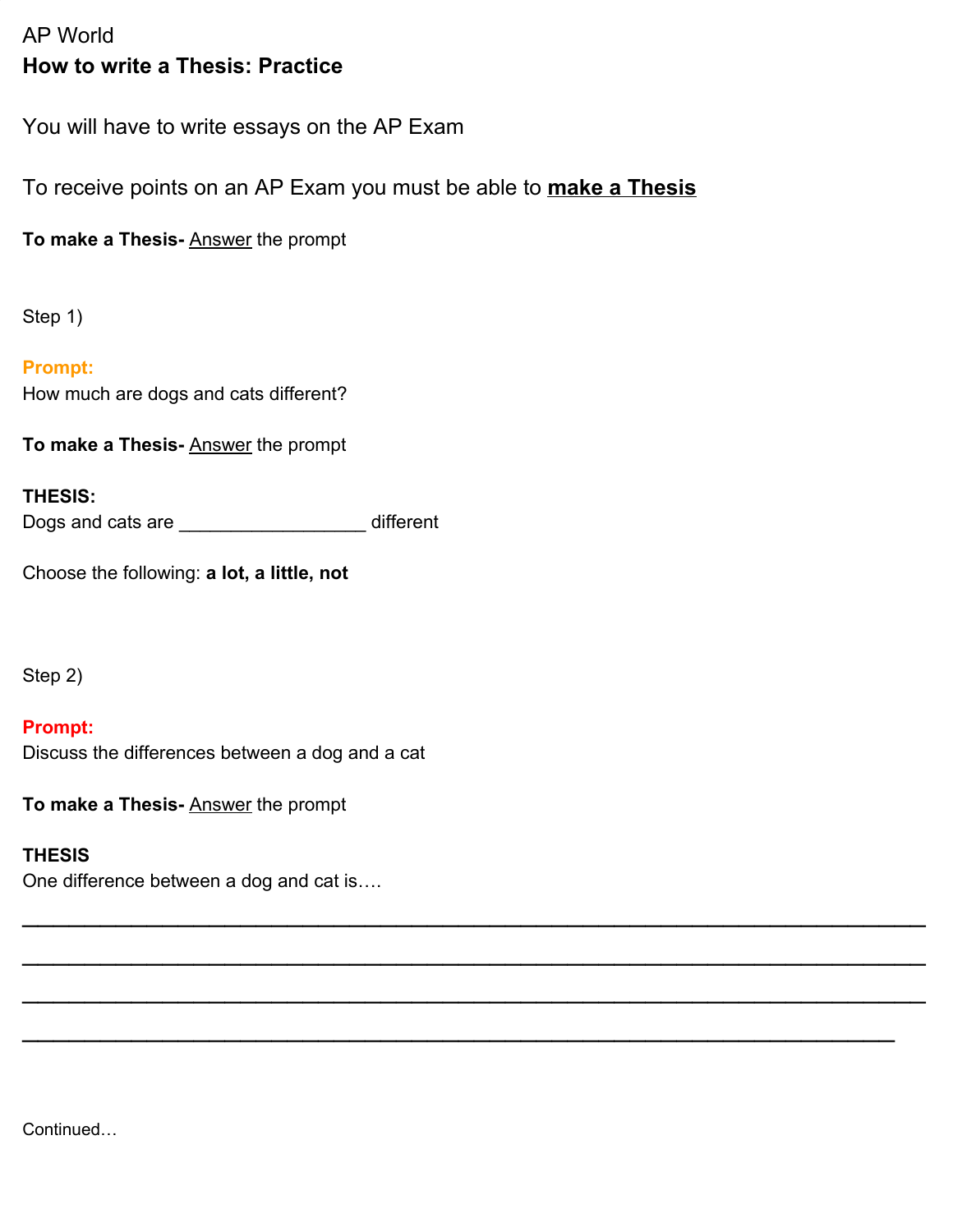You will see the words "Evaluate the extent to which..." a lot on the AP Exam

### Examples:

### **2019 AP® WORLD HISTORY FREE-RESPONSE QUESTIONS**

- 1. Evaluate the extent to which the Portuguese transformed maritime trade in the Indian Ocean in the sixteenth century.
	- 2. In the period 600 B.C.E. to 600 C.E., the rise of large-scale empires led to increasing regional and transregional trade.
	- Develop an argument that evaluates the extent to which the rise of one or more empires contributed to an increase in trade in this time period.
	- 3. In the period 600 to 1450 C.E., trade networks expanded and economic productive capacity increased. Technological innovations and transfers often contributed to this process.
	- Develop an argument that evaluates the extent to which technological innovations or transfers led to increased economic growth in this period.
	- 4. In the period after 1900, the role of the state in the economy varied, with many states adopting policies to control or manage their economies.
	- Develop an argument that evaluates the extent to which one or more states controlled their economies in this time period.

 $\mathcal{L}_\text{max}$  and  $\mathcal{L}_\text{max}$  and  $\mathcal{L}_\text{max}$  and  $\mathcal{L}_\text{max}$  and  $\mathcal{L}_\text{max}$  and  $\mathcal{L}_\text{max}$ 

 $\mathcal{L}_\text{max}$  and  $\mathcal{L}_\text{max}$  and  $\mathcal{L}_\text{max}$  and  $\mathcal{L}_\text{max}$  and  $\mathcal{L}_\text{max}$  and  $\mathcal{L}_\text{max}$ 

 $\mathcal{L}_\text{max}$  and  $\mathcal{L}_\text{max}$  and  $\mathcal{L}_\text{max}$  and  $\mathcal{L}_\text{max}$  and  $\mathcal{L}_\text{max}$  and  $\mathcal{L}_\text{max}$ 

 $\mathcal{L}_\text{max}$  and  $\mathcal{L}_\text{max}$  and  $\mathcal{L}_\text{max}$  and  $\mathcal{L}_\text{max}$  and  $\mathcal{L}_\text{max}$  and  $\mathcal{L}_\text{max}$ 

 $\mathcal{L}_\text{max}$  and  $\mathcal{L}_\text{max}$  and  $\mathcal{L}_\text{max}$  and  $\mathcal{L}_\text{max}$  and  $\mathcal{L}_\text{max}$  and  $\mathcal{L}_\text{max}$ 

 $\mathcal{L}_\text{max}$  and  $\mathcal{L}_\text{max}$  and  $\mathcal{L}_\text{max}$  and  $\mathcal{L}_\text{max}$  and  $\mathcal{L}_\text{max}$  and  $\mathcal{L}_\text{max}$ 

# Step 3

#### Prompt:

#### **Evaluate the extent to which** dogs and cats are different

- How much are dogs and cats different (**a lot, a little, not)**
- How are dogs different than cats

#### **To make a Thesis-** Answer the prompt